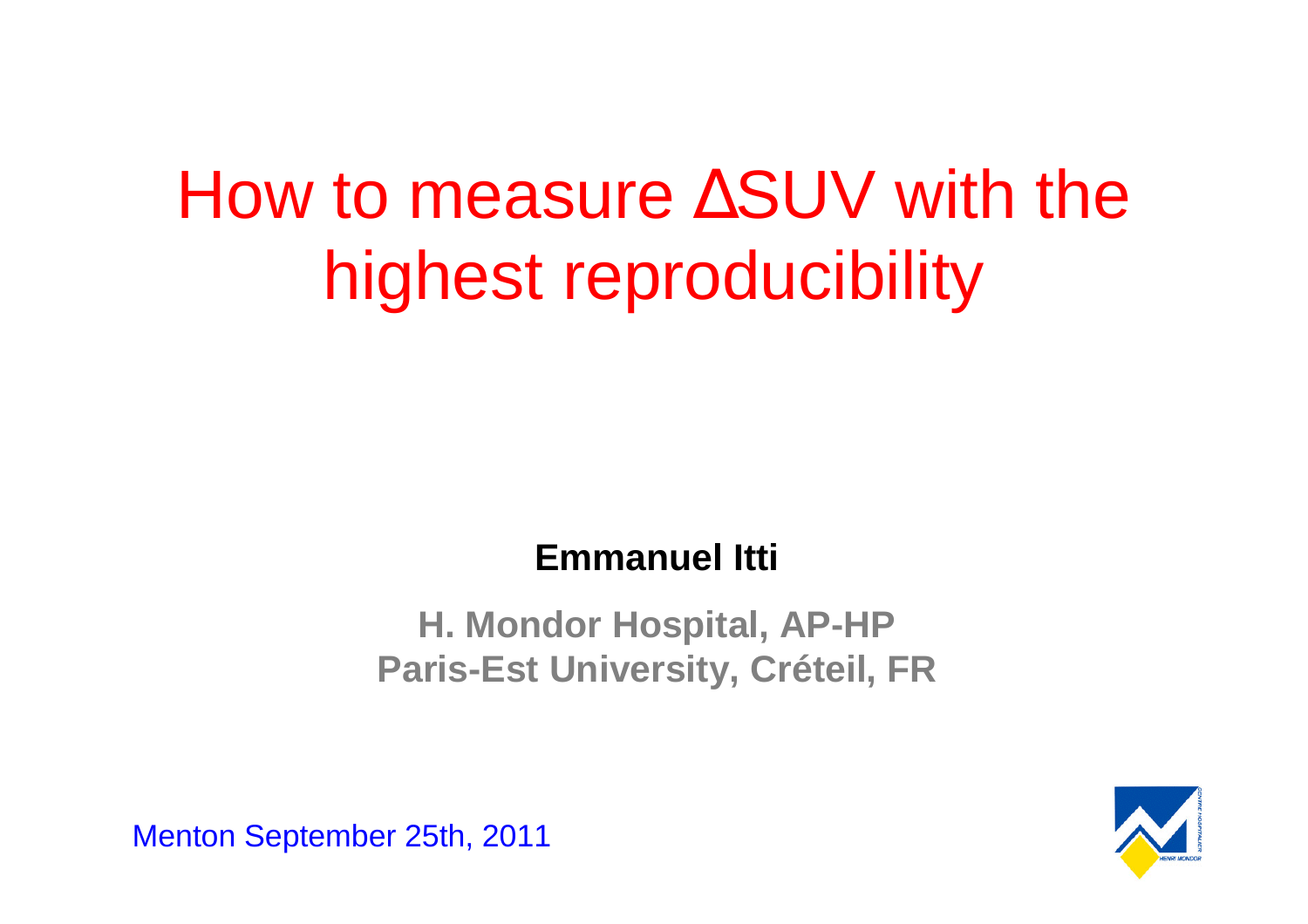# Issues raised by IVS analysis

- Inter-observer agreement: Kappa 0.755 to 0.879
- 1) identification of the target lesion on baseline PET2) identification of the target lesion on interim PET
- 3) method of ROI drawing (2D vs. 3D)

|  | <b>Landis and Koch scale</b> |                |
|--|------------------------------|----------------|
|  | $0.81 - 1.00$                | almost perfect |
|  | $0.61 - 0.80$                | substantial    |
|  | $0.41 - 0.60$                | moderate       |
|  | $0.21 - 0.40$                | fair           |
|  | $0.00 - 0.20$                | slight         |
|  | < 0                          | no agreement   |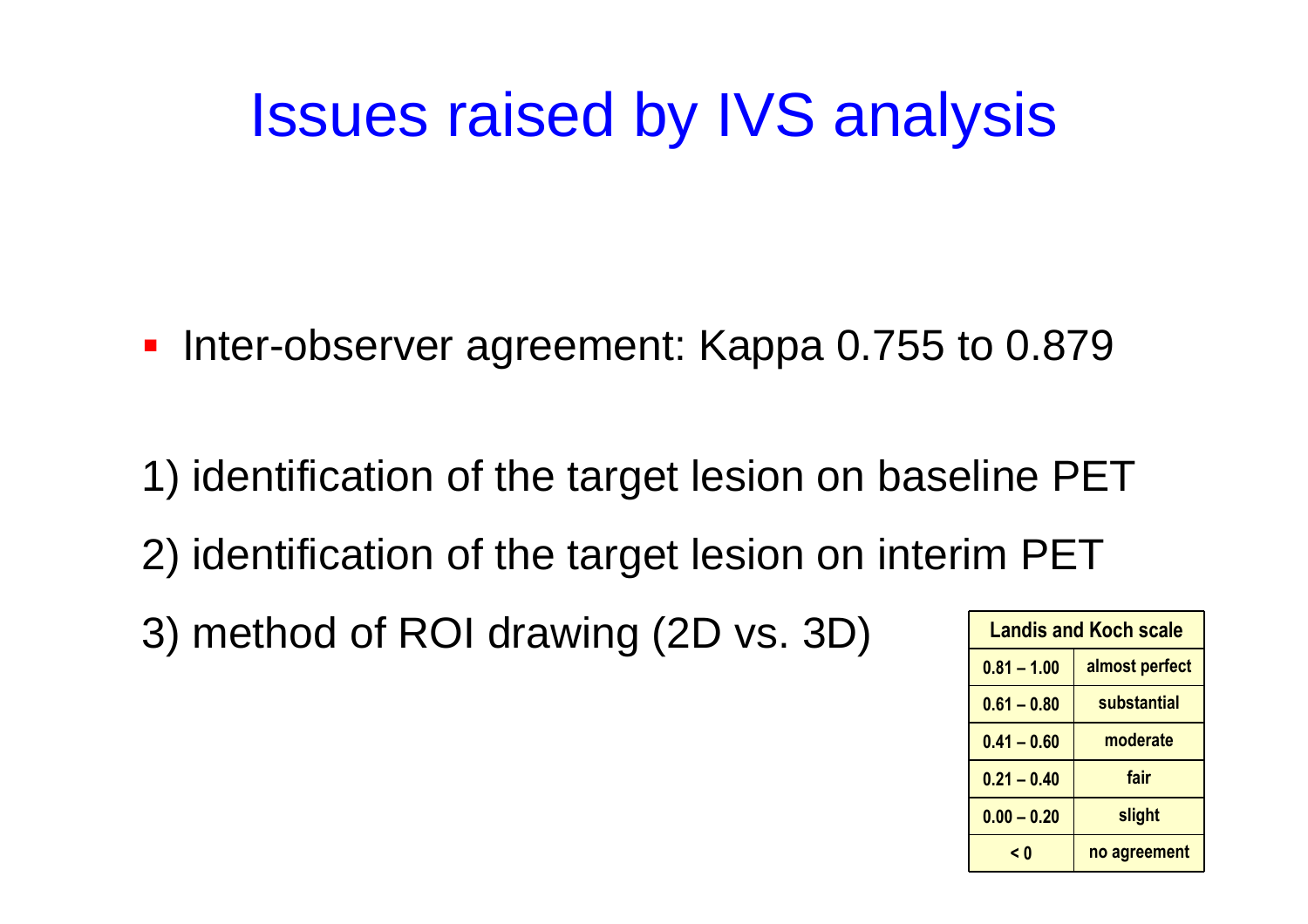## Inter-observer agreement

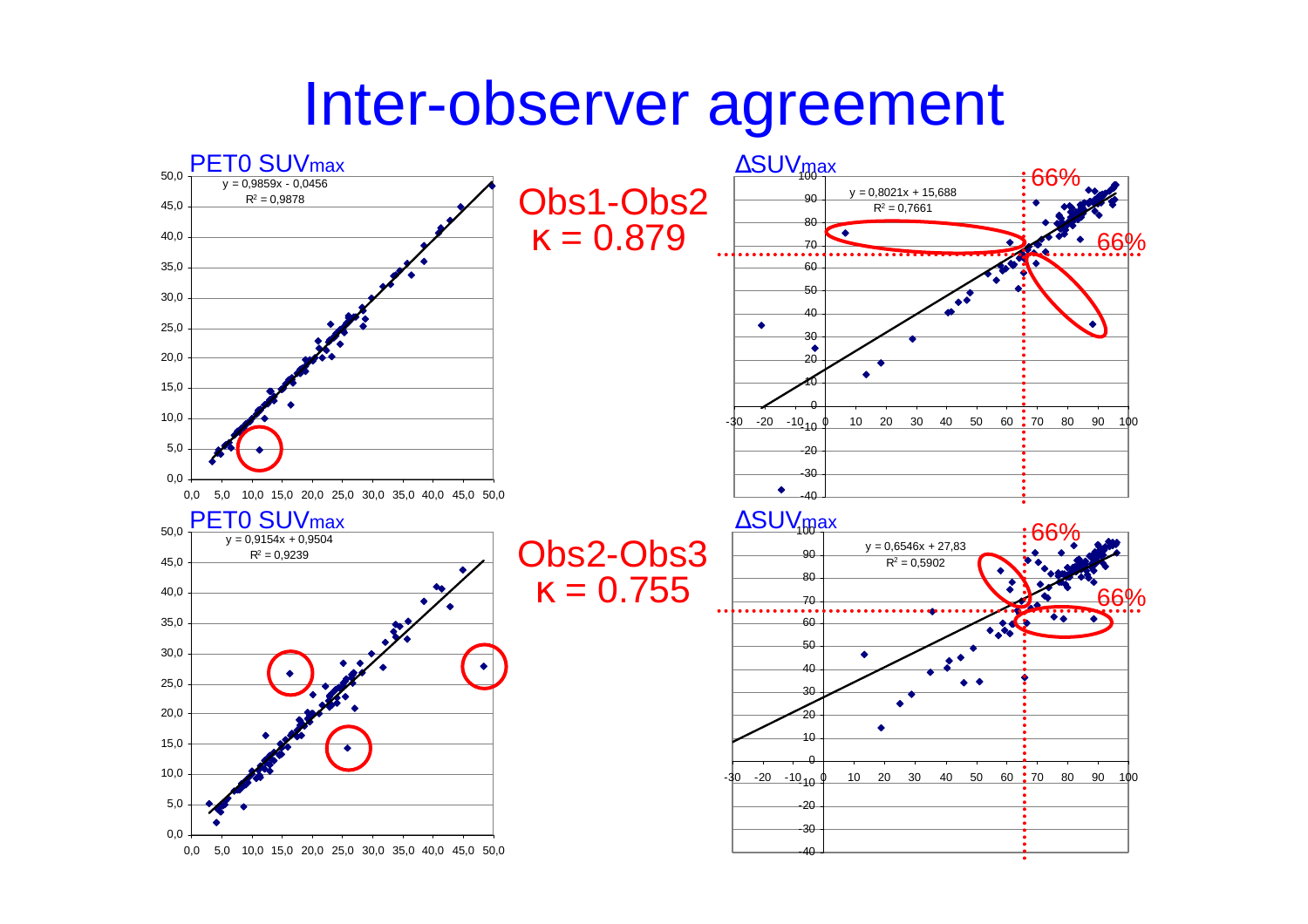# 1) identification of the target lesion on baseline PET



 $\rightarrow$  uretera?

 $\mathbf{r}$ 

Lin et al. J Nucl Med 2007;48:1626-32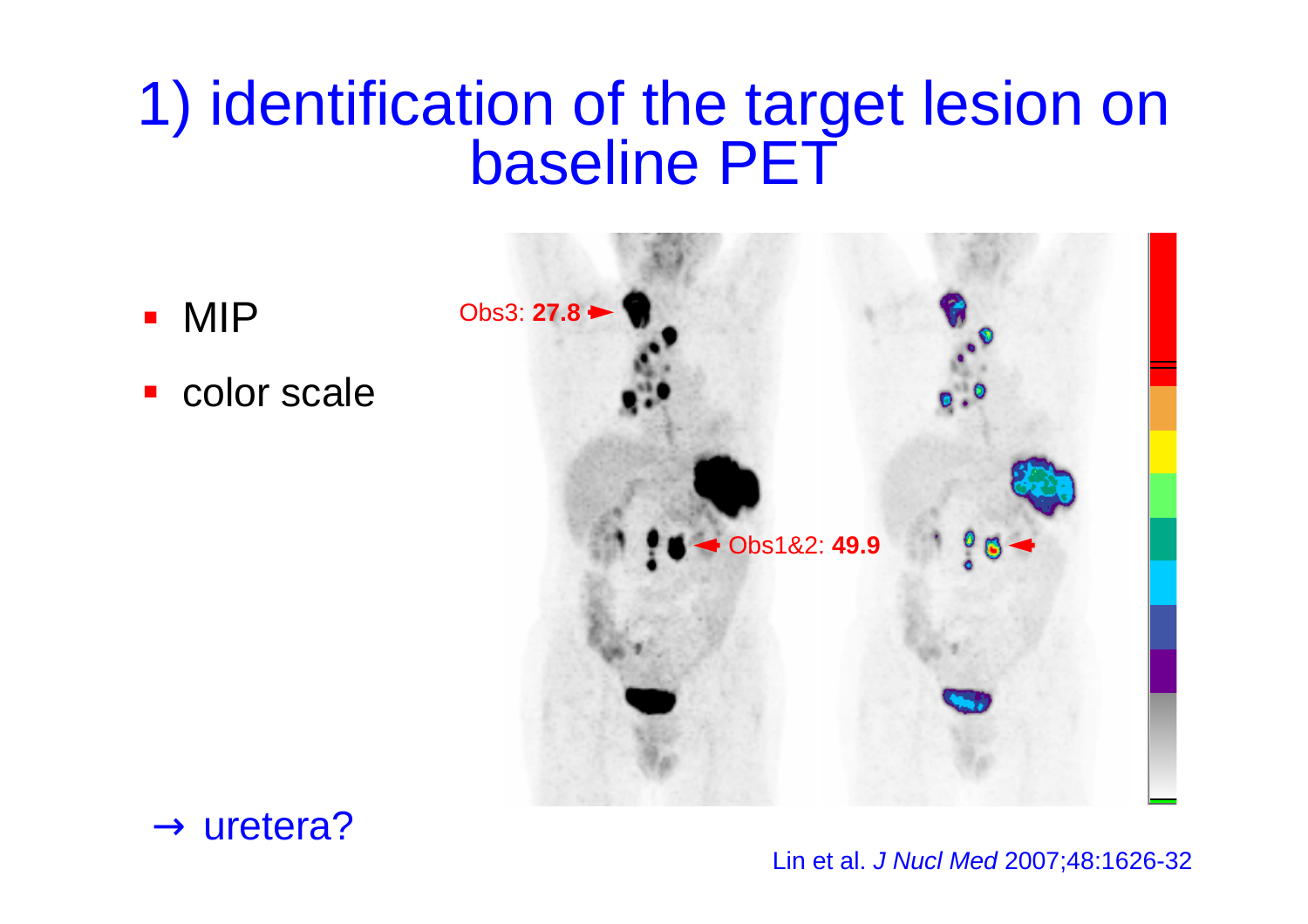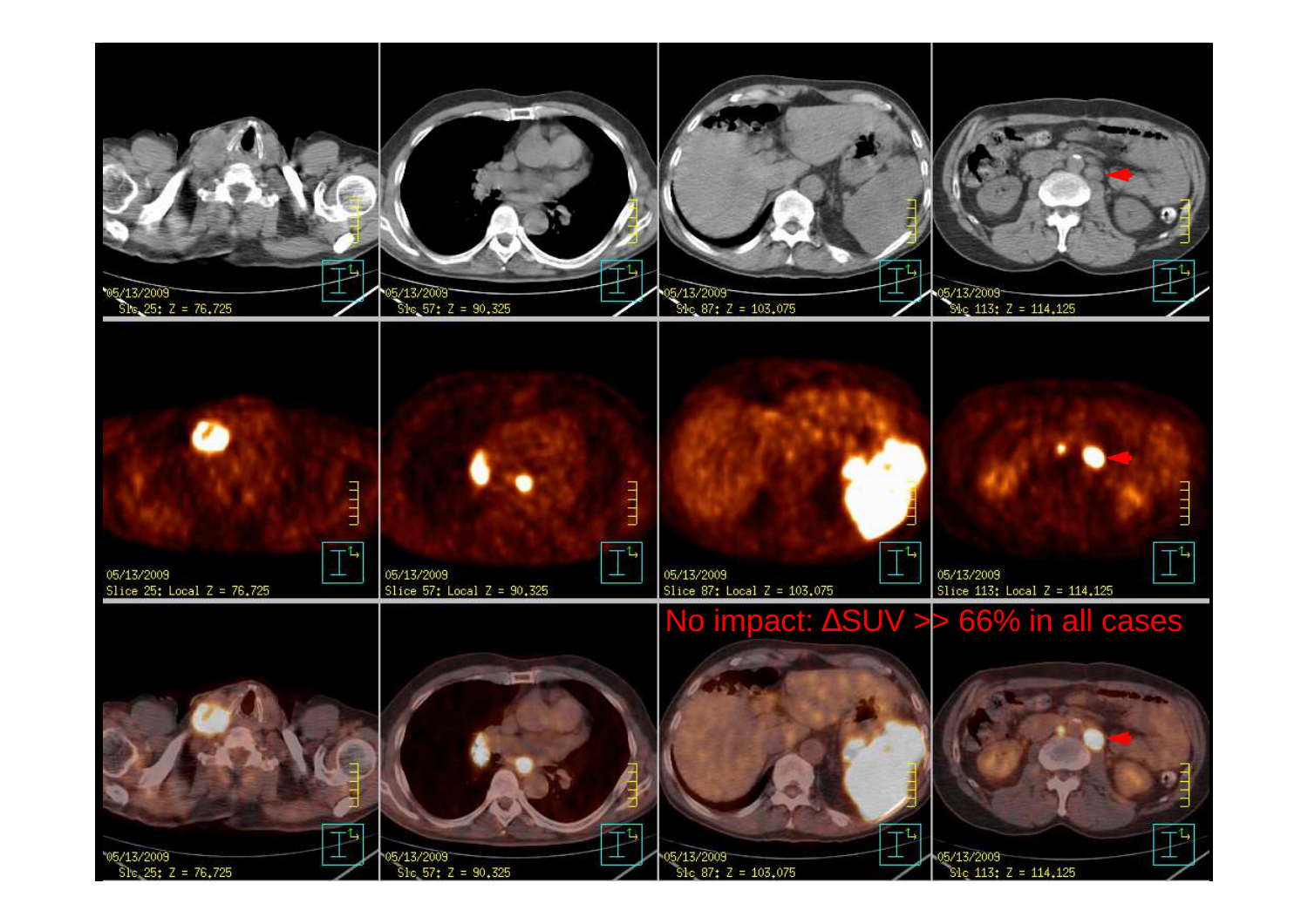# 1) identification of the target lesion on baseline PET



 $\rightarrow$  contamination?

 $\mathcal{L}_{\mathcal{A}}$ 

 $\mathbf{r}$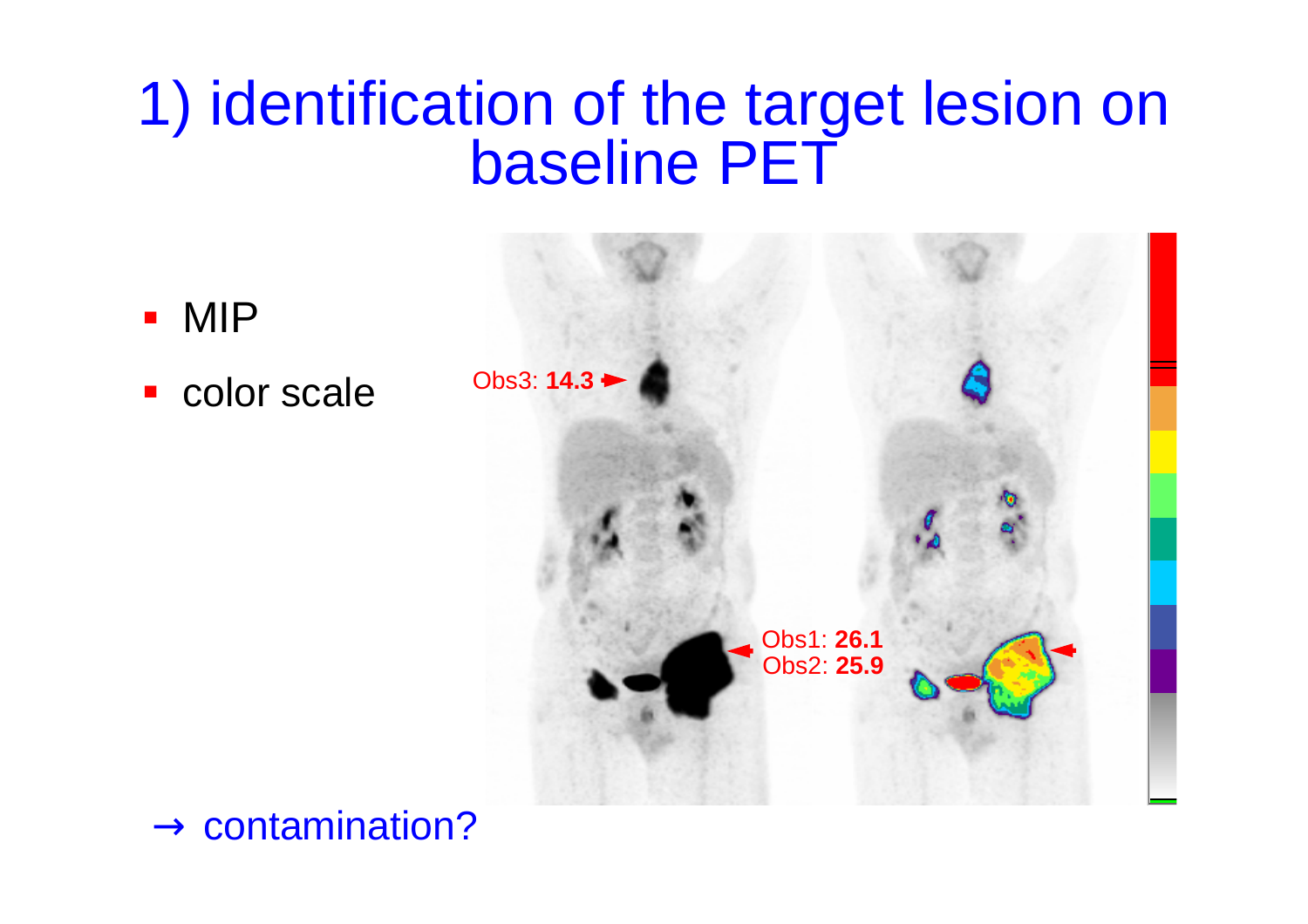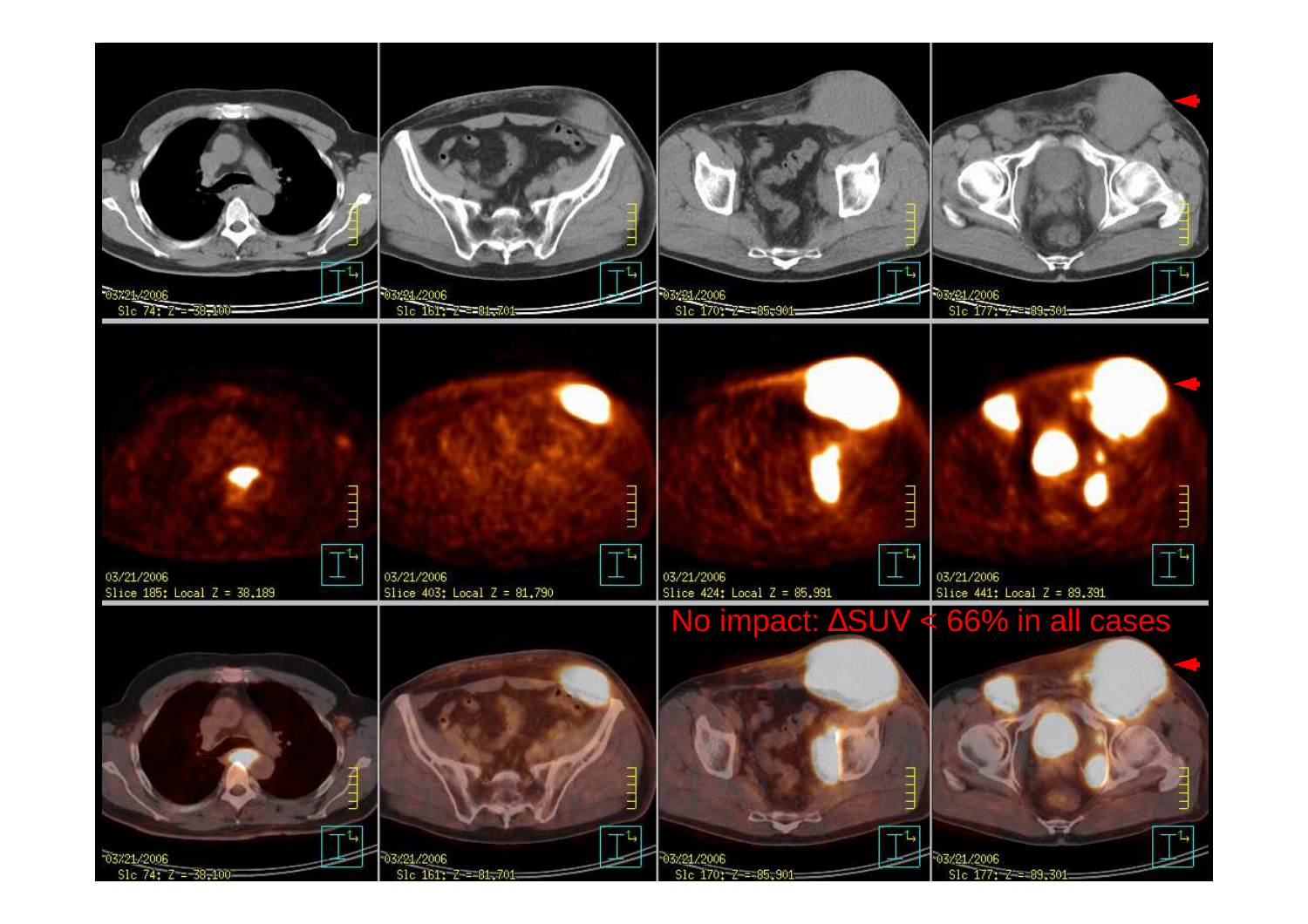### 2) identification of the target lesion on interim PET

### ■ Case 1: interim PET (+)

- SUV<sub>max</sub> whichever the location

Lin et al. J Nucl Med 2007;48:1626-32 Casasnovas et al. Blood 2011;118:37-43 Itti et al. J Nucl Med 2009;50:527-33

 $\rightarrow$  Diffuse disease/lymphocyte clones/PVE?

 $-$  or same site as on PET0 (*follow-up of a target*)

− $\rightarrow$  What if 2 or more interim PET (+) lesions?<br>- or define target on PET2, then go back to PET0  $\rightarrow$  What if no lesion?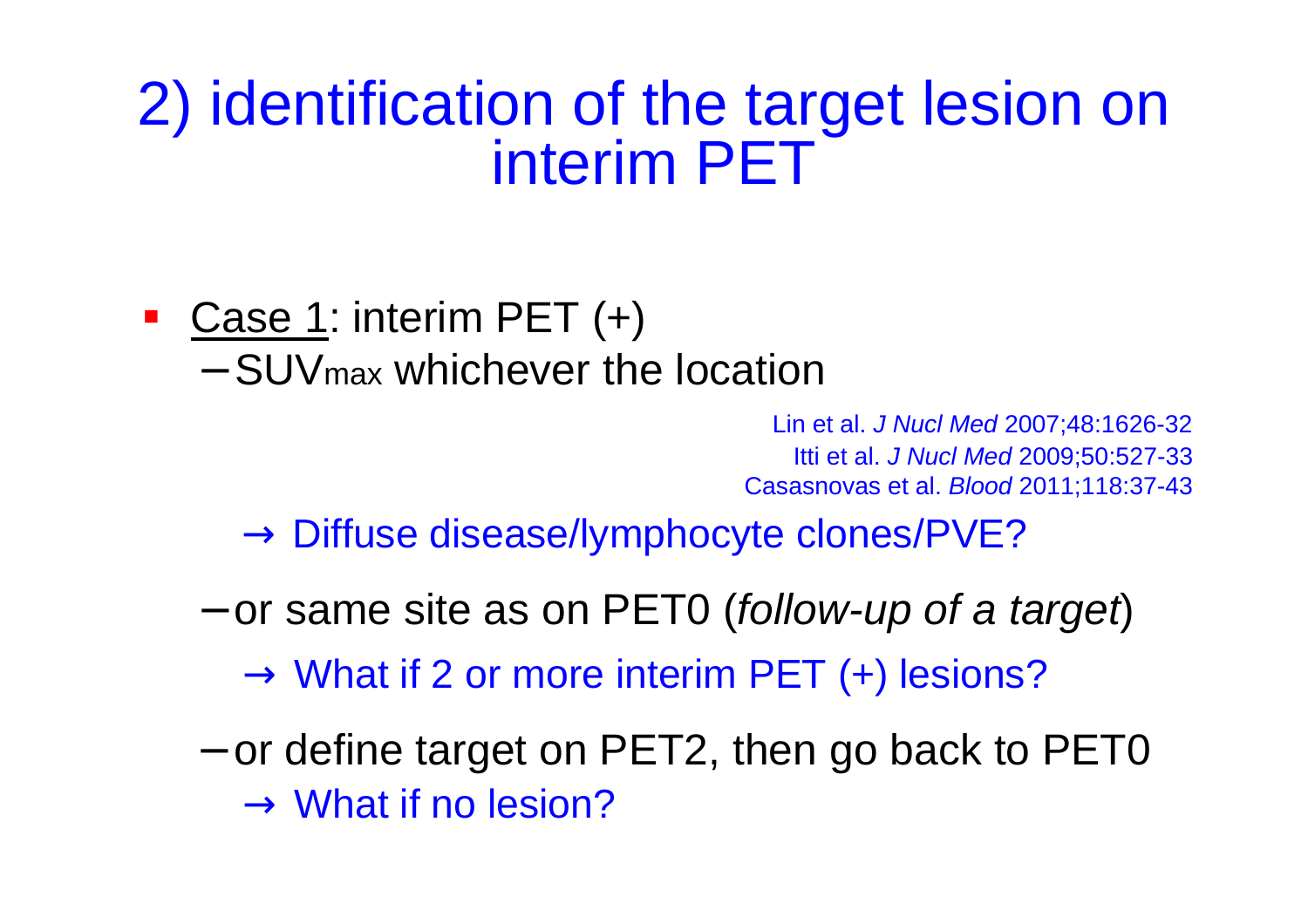# 2) identification of the target lesion on interim PET



Whichever the location:SUV0=20, SUV2=4

Follow-up of a target:∆SUVt1=95% →CR ∆SUVt2=75% →CR∆SUVt3=50% →PR

Retrospective target: $\Delta$ SUVt2=75%  $\rightarrow$ CR ∆SUVt3=50% →PR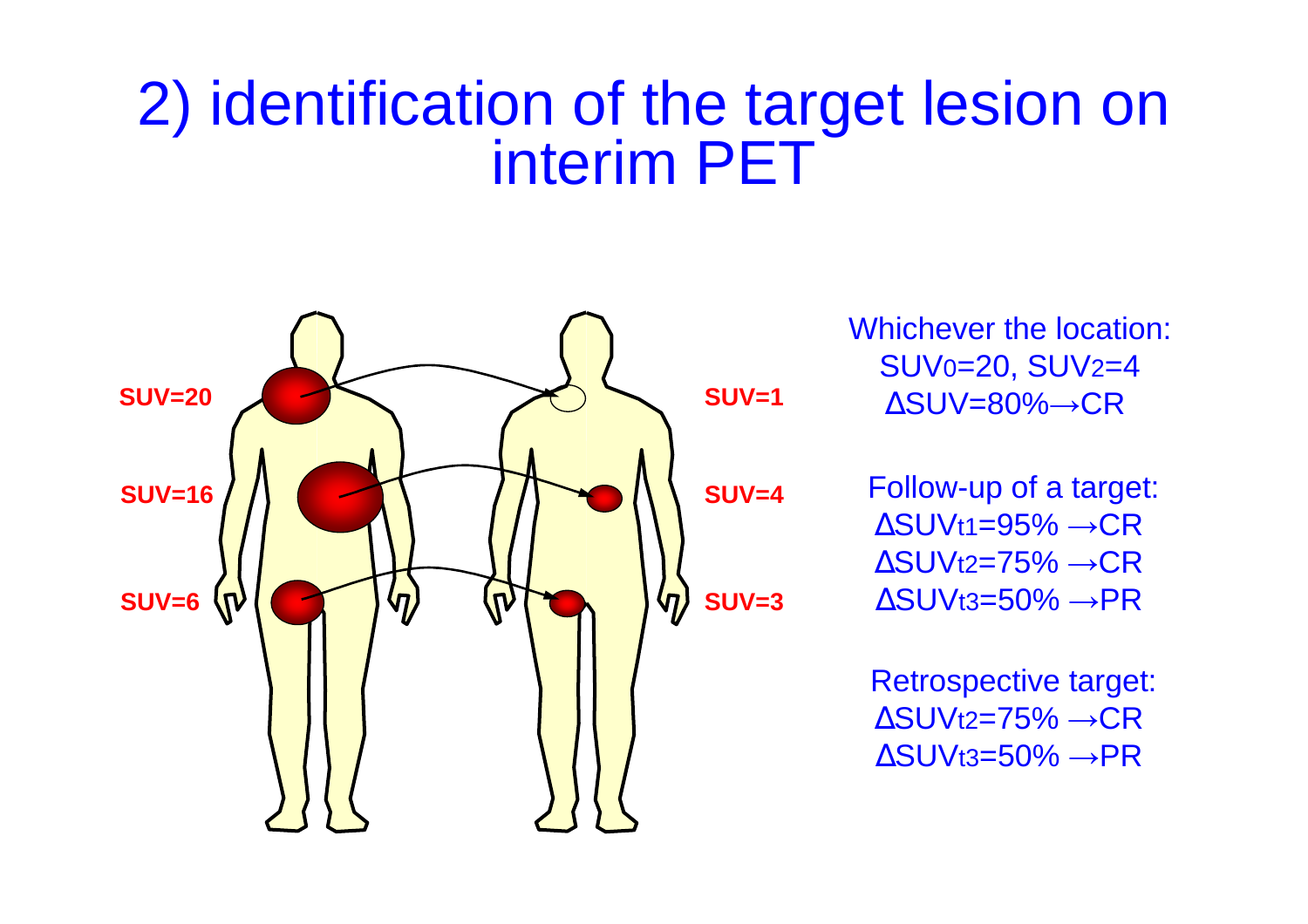# Limits of this approach



 $\rightarrow$  Sarcoidosis activation? <sup>→</sup> <sup>∆</sup>SUV=13%, no event after 43 mo f-u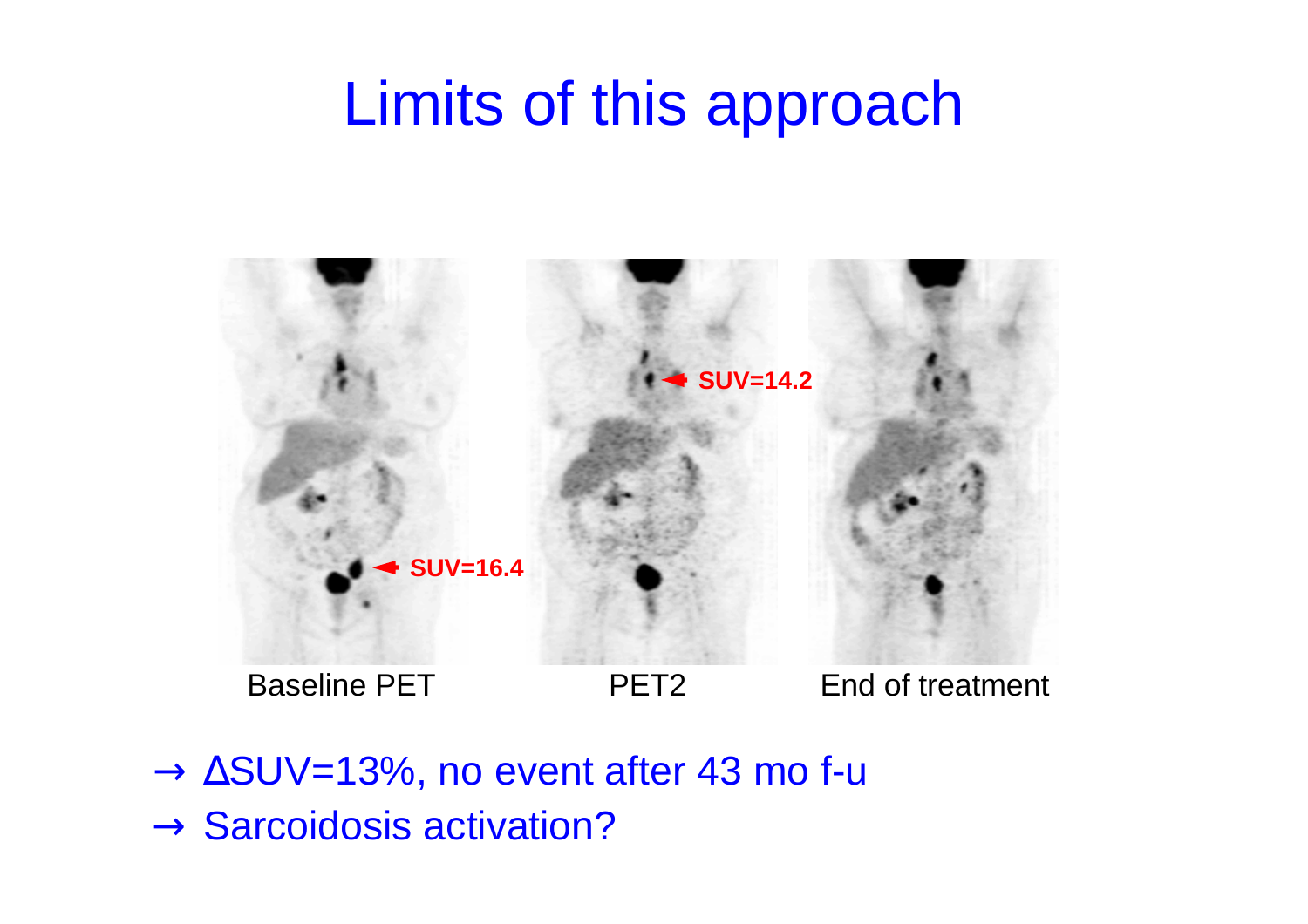### 2) identification of the target lesion on interim PET

- Case 2: interim PET (-)
	- initial site on PET0?
	- $-$  or generic SUV of 1.0?

 $\rightarrow$  IVS data: PET(-) if 5PS  $\leq$  2  $\rightarrow$  average SUV=1.9±0.9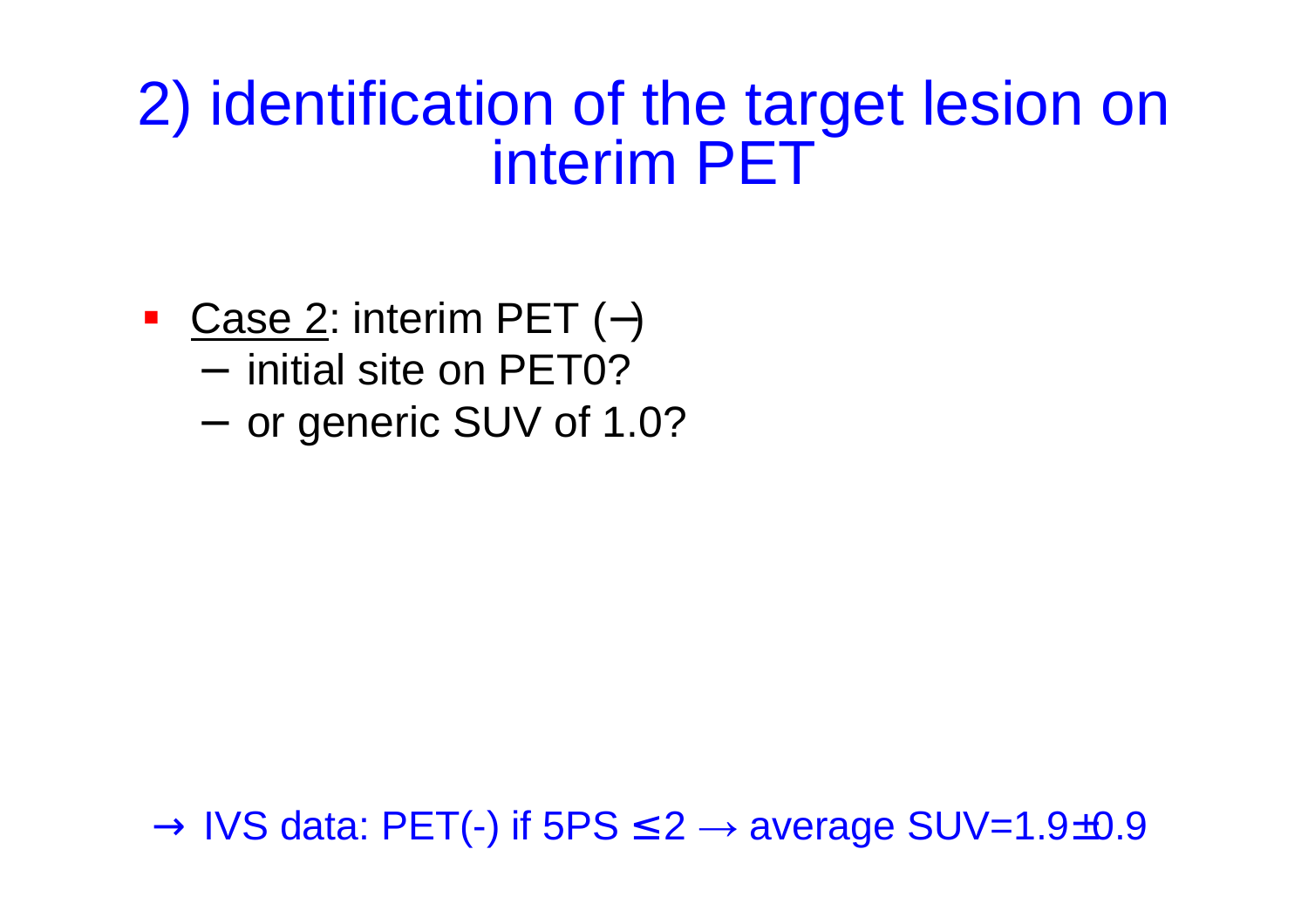

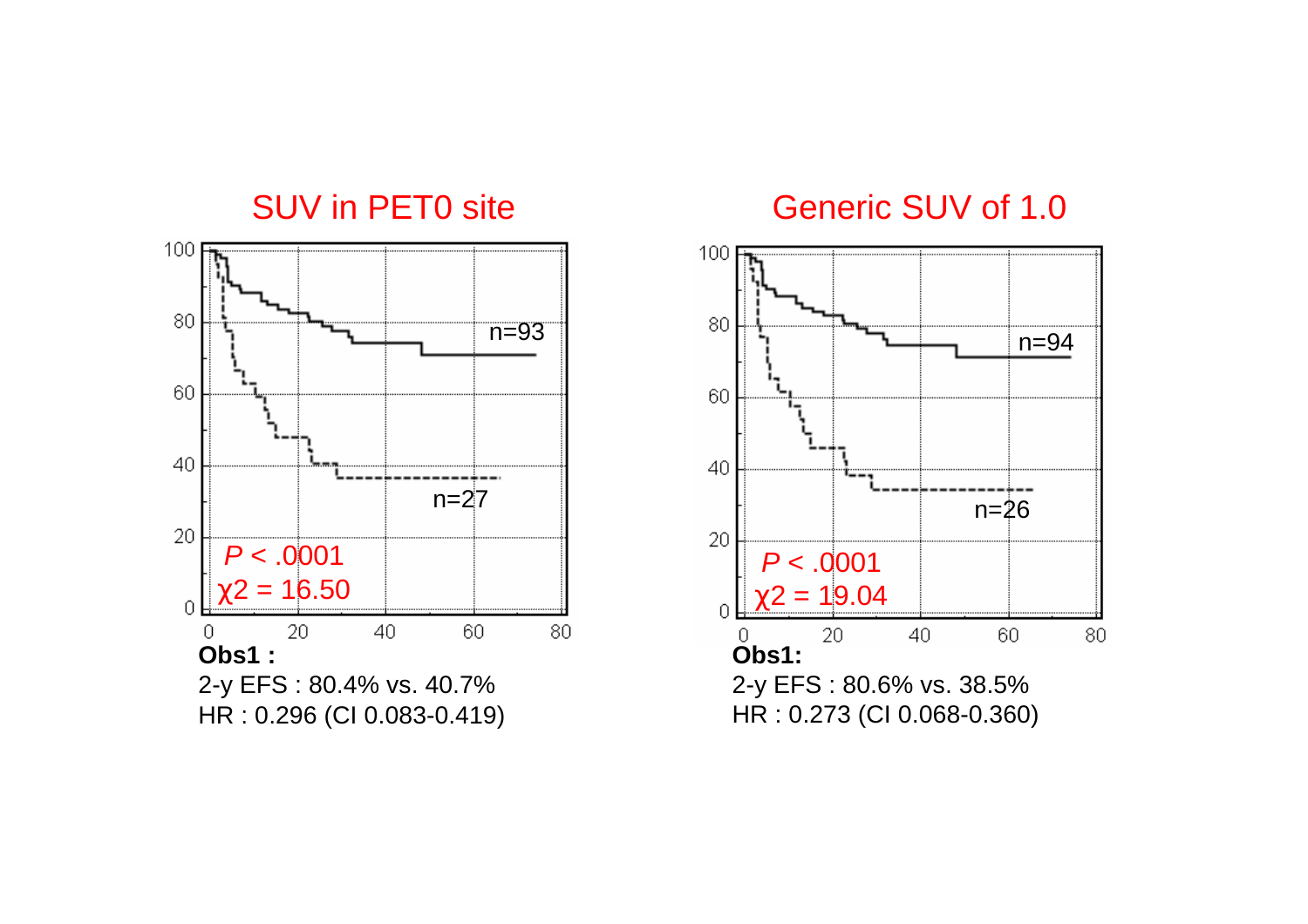# Method of ROI drawing (2D vs. 3D)

- $\mathcal{L}_{\text{max}}$  circular ROI on axial slice with SUVmax
	- recommendation: 3-5 slices around the max
	- $-$  in practice: 1 slice
- volumetric VOI (spherical)
	- need special software
	- − $-$  avoid areas of high physiol. uptake!



 $\rightarrow$  IVS data: upgade of the Imagys software with 3D VOI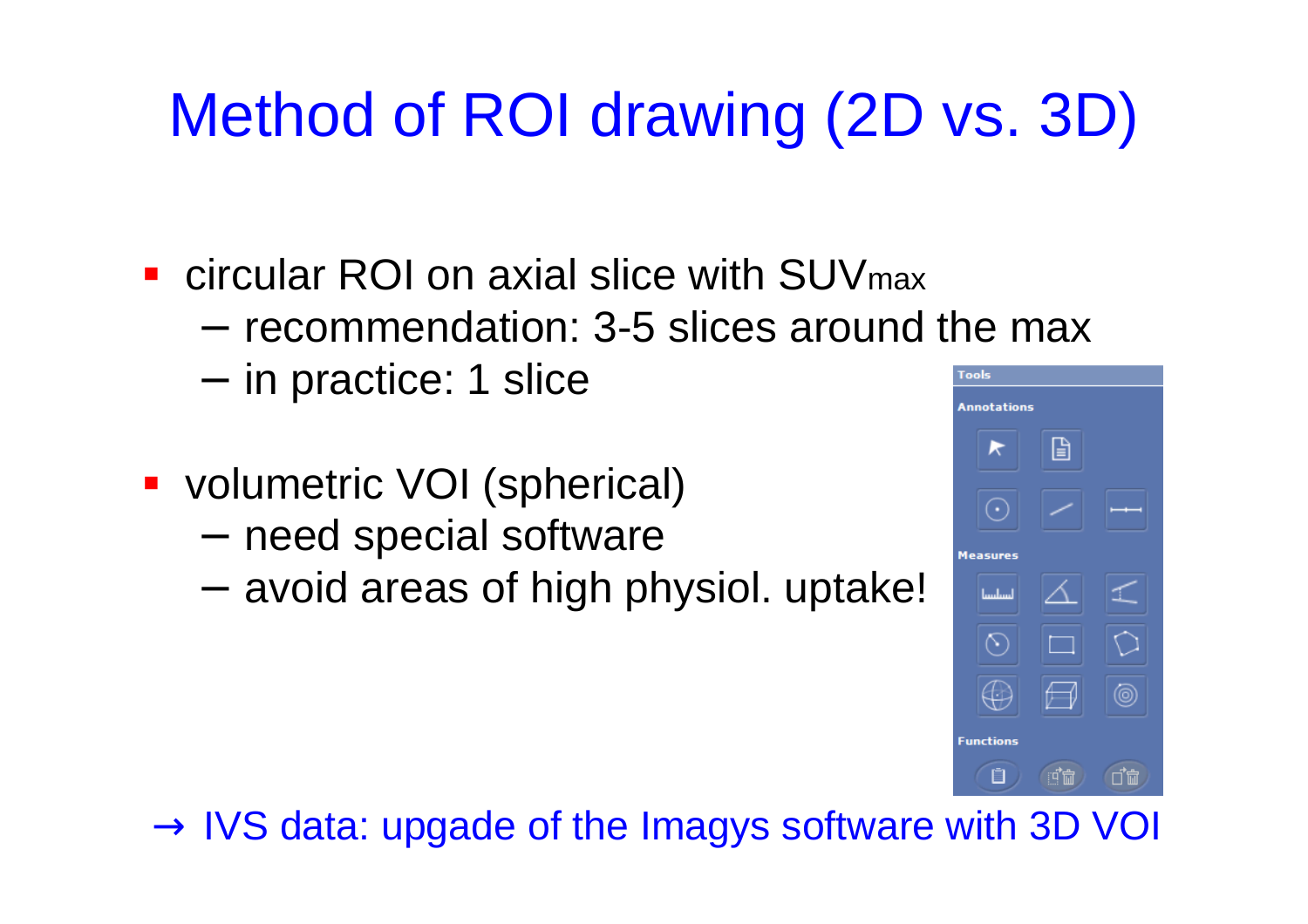# Method of ROI drawing (2D vs. 3D)

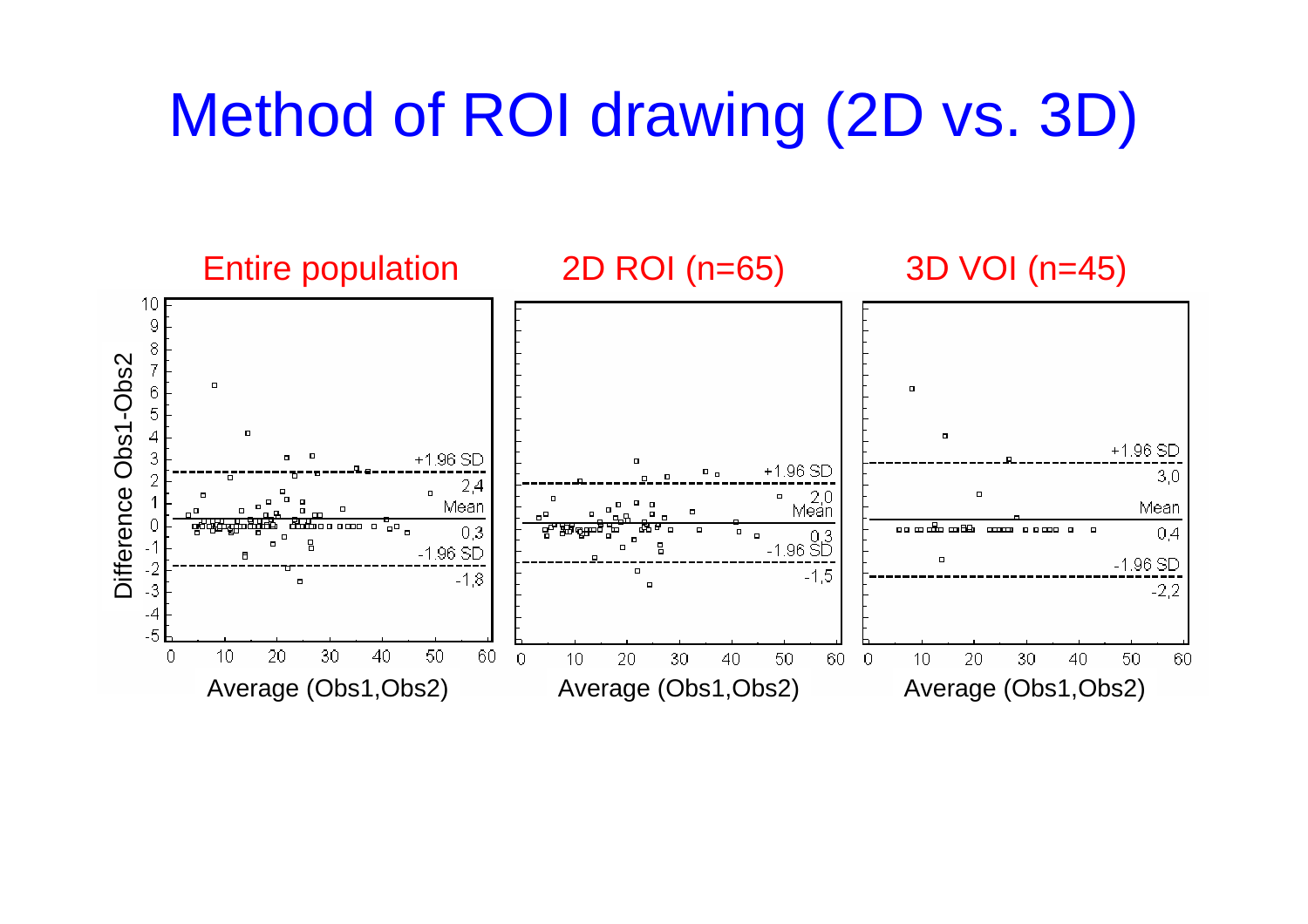